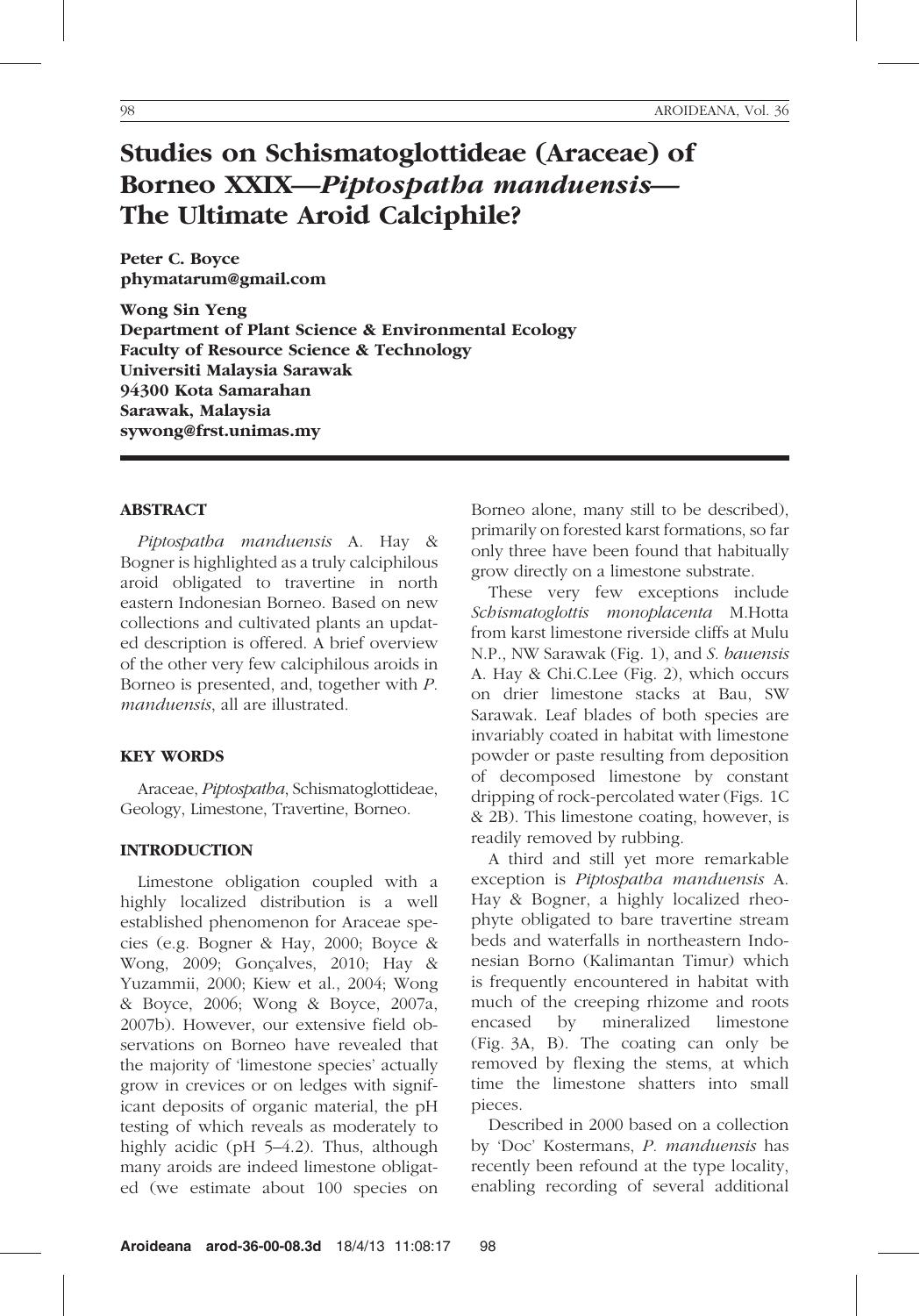

Fig. 1. Schismatoglottis monoplacenta M.Hotta. A. Plants in habitat on karst limestone formations en route to Clearwater Cave, Mulu N.P., Sarawak. B. Detail of plants growing on bare limestone. C. Limestone deposits (dark green leaf blades, owing to algae growing on the limestone coating) as compared with a newly expanded (bright green leaf blade, centre) leaf. Plants in cultivation retain bright green leaf blades. D. Detail of leaf tip (abaxial view), showing the pronounced drip-tip (ca. 1.5 cm long) and the conspicuous pellucid veins. E. Inflorescence at pistillate anthesis. F. Spadix at pistillate anthesis (spathe artificially removed). G. Inflorescence at staminate anthesis, just after pollen release. The strings of pollen are clearly visible on the fertile (staminate) portion of the spadix. Note that the spathe limb has discoloured by the onset of staminate anthesis. C–G from P.C.Boyce et al.  $AR-1966$ . All images  $^{\circ}$  Peter C. Boyce.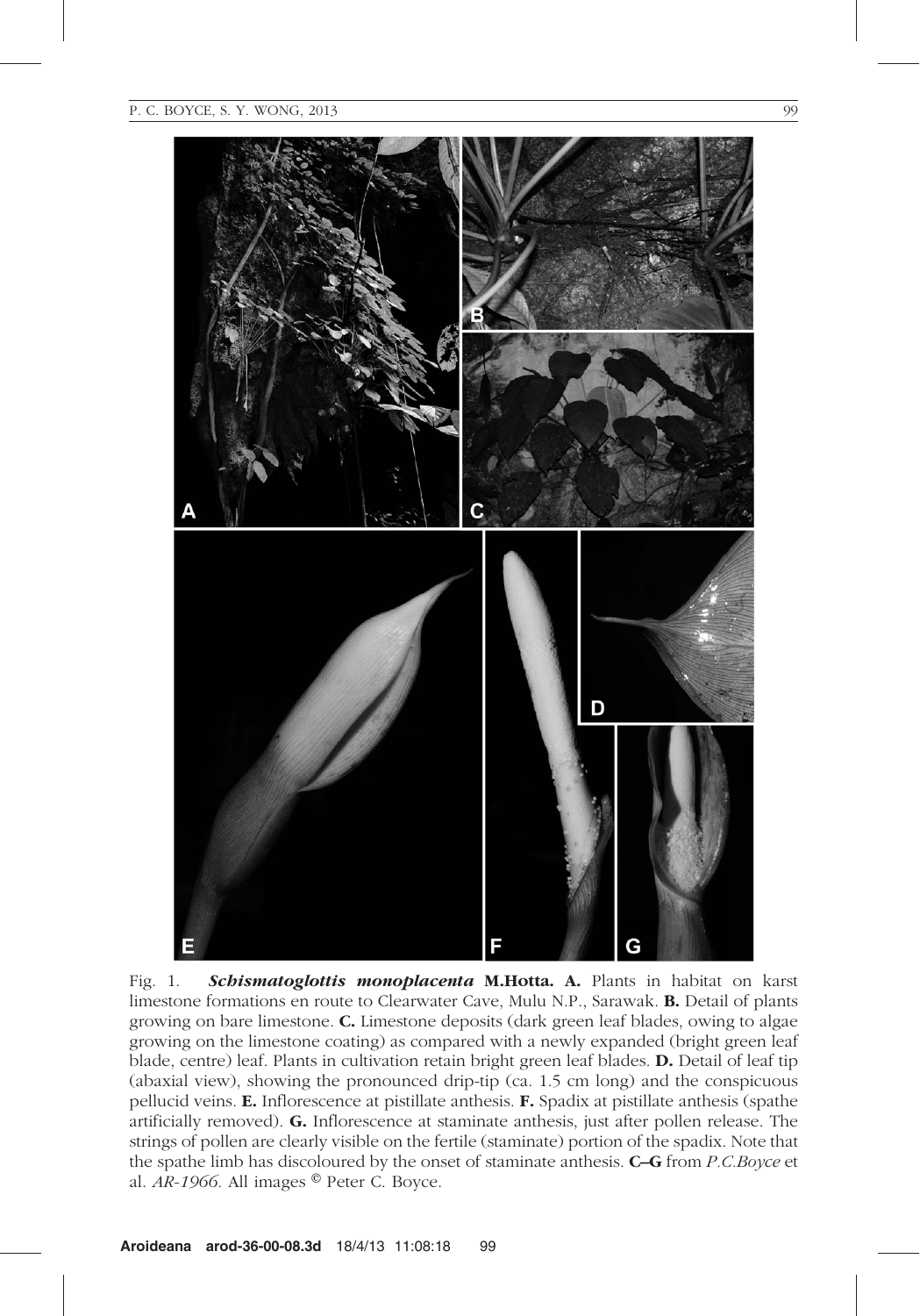

Fig. 2. Schismatoglottis bauensis A.Hay & Chi. C.Lee. A. Plants in habitat on karst limestone formations at the type locality, Gua Peri Peri ('Fairy Caves') near Bau, Sarawak. B. Limestone deposits on plant in habitat. Note that the deposits are whitish. It appears that the habitat is not wet enough to allow algae to grow on the leaf surface deposits. C. Inflorescence at pistillate anthesis. D. Detail of the junction of the spathe limb and lower spathe. E. Spadix at pistillate anthesis (spathe artificially removed). F. Inflorescence at staminate anthesis, just after pollen release. Note that the spathe limb has by now been shed. **B–F** from *P.C.Boyce & Wong Sin Yeng AR-2053*. All images  $^{\circ}$  Peter C. Boyce.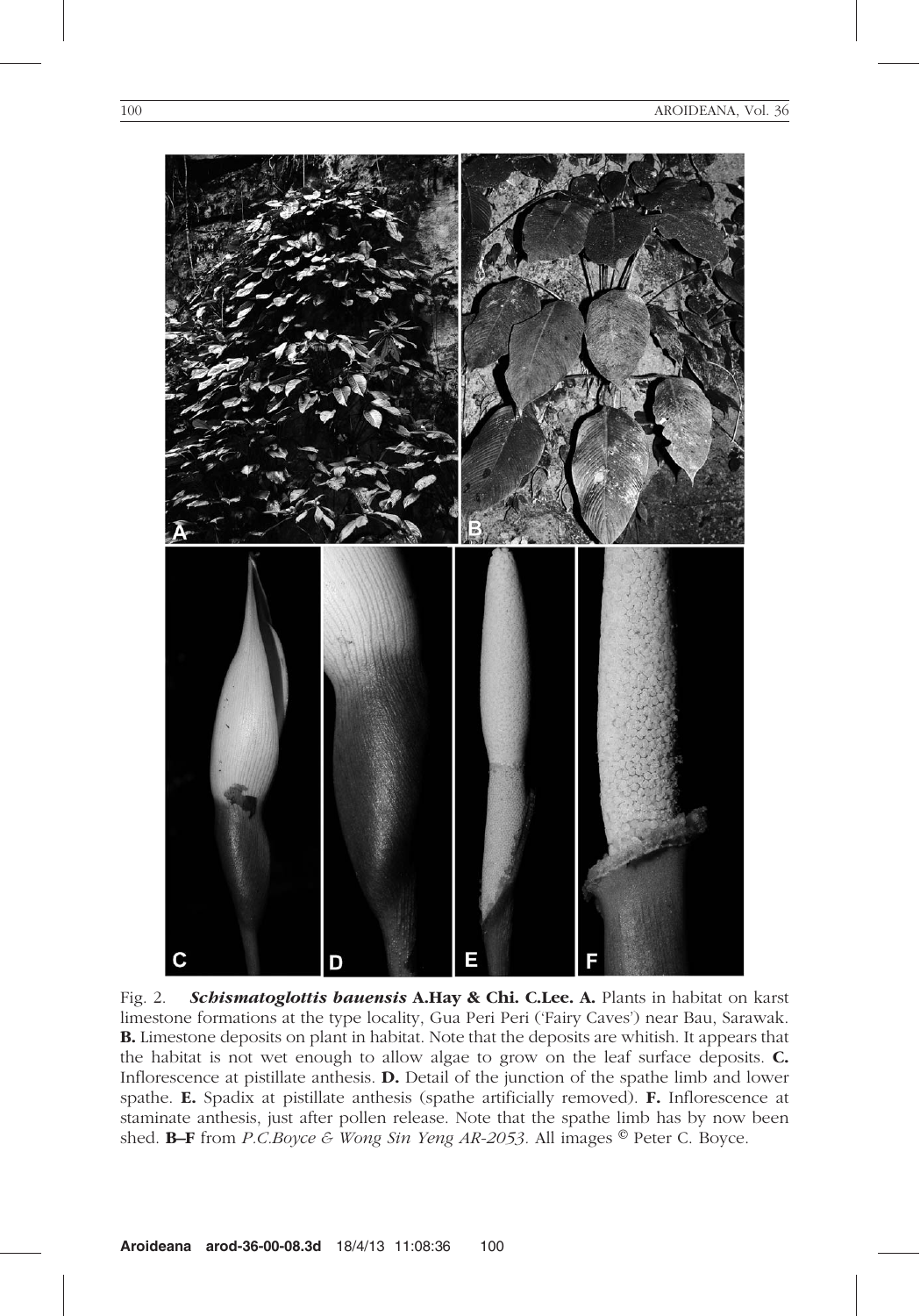E



Fig. 3. Piptospatha manduensis A.Hay & Bogner. A & B. Plants in habitat on travertine, type locality. Note (B) that the creeping stem and roots are encrusted with limestone deposits. **C.** Cultivated plant. Note the limestone chips 1 cm (c.  $\frac{1}{2}$  inch) chips. D. Inflorescence at pistillate anthesis. E. view of the end of the spathe, pistillate anthesis; F. Spadix at pistillate anthesis (spathe artificially removed). G. Inflorescence at end of staminate anthesis with the distal half of the spathe beginning to be shed. A & B imaged  $\textdegree$  K.Nakamoto, used with permission; C–G P.C.Boyce et al. AR-3757, images  $\textdegree$  Peter C. Boyce.

G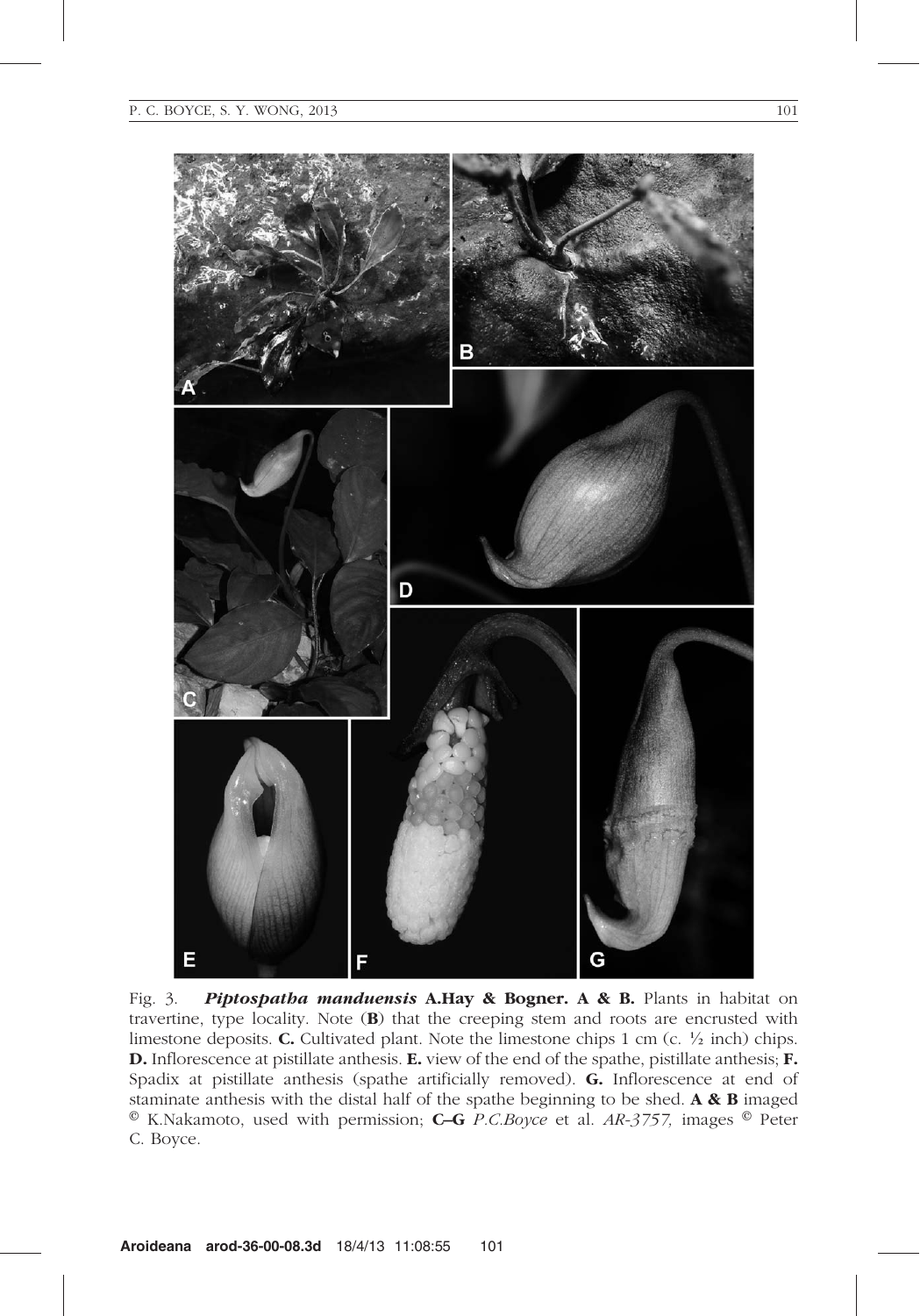details of the plant morphology, and details of its unique ecology to be established.

Piptospatha manduensis A.Hay & Bogner, Telopea 9(1): 207, Fig. 4 (2000); Boyce & Wong, Aroideana 35: 11, Fig. 3 (2012) & www.flickr. com/photos/indomalayan\_aroids/sets/ 72157631965506031/. Type: Indonesian Borneo, Kalimantan Timur, Kecamatan (''District'') Sangkulirang, [Kabupaten Kutai Timur], Sungai Mandu region, north of Sangkulirang, 14 Aug 1957, A.J.G.H.Kostermans 13493a (holo L!; iso BO!; K!, SING!). Figure 3.

Diminutive rheophytic herb to c. 14 cm tall. *Stem* decumbent-creeping, muchbranched with individual stems to c. 15 cm long, c. 3 mm diam., internodes 2–6 mm long, reddish brown, rooting profusely from the undersurface. Leaves to 15 together, loosely clustered at shoot tips and also distributed along the stem; petiole 3–8 cm long, c. 1.3 mm diam., adaxially somewhat canaliculate and narrowly crisped-alate, reddish brown, sheathing at the extreme base, the wings extended into a narrowly triangular somewhat persistent-drying ligular portion to 2 cm long; blade weakly coriaceous, elliptic,  $4-6$  cm long  $\times$  2–3 cm wide, margins somewhat undulate, the base broadly acute to obtuse, the apex acute and apiculate for 1–2 mm, blade adaxially slightly glossy medium green, abaxially whitish green with mid-rib and major veins reddish; midrib slightly prominent abaxially, adaxially flush with the blade, with 2–3 primary lateral veins on each side, irregularly alternating with lesser interprimaries, diverging at  $45-60^{\circ}$  and joining a conspicuous submarginal vein; secondary venation adaxially obscure, abaxially fine and somewhat distant (c. 1 mm apart); tertiary venation adaxially obscure, abaxially obscure or forming a very faint tessellate reticulum (most easily seen in dry material). Inflorescence solitary, but up to four produced in sequence each interspersed by a foliage leaf; peduncle (subequalling to) exceeding the leaves, 7–11 cm long, reddish brown. Spathe narrowly ovoid at onset of anthesis, inflating to become ovoid globose during staminate anthesis, 2–2.5 cm long, apex constricted with an up-turned rostrum with incurved margins, c. 3 mm long, spathe pale to medium pink with darker red stripes comprised of dense, minute speckles, lower part of spathe (equating to the adnation of the stipe) reddish brown and very slightly scabrid, the upper c. half caducous. Spadix 0.8–1.2 cm long, subcylindric, shortly stipitate, stipe mostly adnate to the spathe, terminal part of stipe and fertile portion of spadix free, dark red; pistillate flower zone 2–3.5 mm long; ovary ovoid, 1–1.2 mm diam., white; stigma sessile, discoid, about as wide as the ovary, papillate at anthesis, pale pink, drying dark brown; staminodes confined to 3–5 congested to rather lax oblique whorls at the base of the pistillate zone, individually flattopped, shortly stipitate, the tops irregularly polygonal, slightly wider than the ovaries, glossy deep yellow, stipe much paler; sterile interstice between fertile flower zones absent; staminate flower zone shortly cylindric, apically obtuse, fertile throughout, c. 0.6 cm long, c. 4 mm diam., ivory; stamens crowded, truncate, rectangular ellipsoid from above, 0.9–1 mm across, apically minutely and densely hairy; theca opening through an apical pore. Fruiting peduncle erect, not much elongating, reddish brown; fruiting spathe initially narrowly conical, later broadly funnel-shaped, to 1 cm long and wide; berries clustered, free, subcylindric to obovoid with persistent stigma remnant, 3–3.3 mm long; seed subcylindric with a curved micropylar appendage as long as the body of the seed, appendages interlinked in the fruit holding the seeds together; testa light brown and slightly longitudinally ribbed.

# Distribution

Indonesian Borneo, Kalimantan Timur; known only from the type locality.